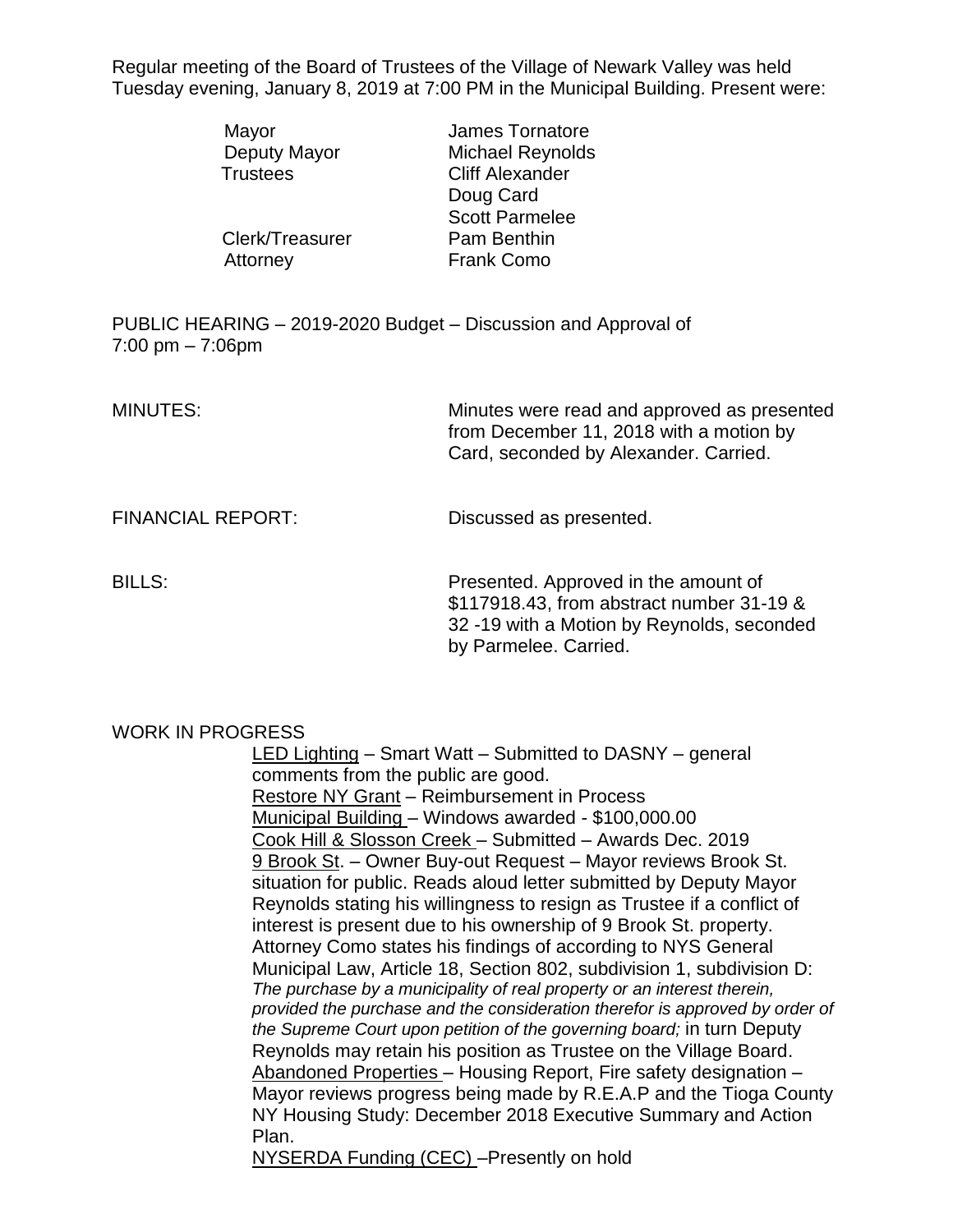Armory Associate – post retirement – Presently on hold MEGA – CCA – Presently on hold Master/Site Plan – Reynolds – work in progress Trout Ponds Park – Electric upgrade – spring 2019 – received 1 estimate so far, waiting on 2 additional. Franchise Spectrum 2020 – Como – nothing to report Deed – Ladder Factory – Como – nothing to report Community Garden – Yard hydrant – Spring 2019 AED for Municipal Building– Benthin – Trustee Parmelee to approach the Post Office regarding splitting of cost. Solid Waste – Review for fiscal 2020-21 – exploring options

Guests – Mark Gregory of Traffic Logix – Presentation of Radar Speed signs as a traffic calming device to help reduce speeding and increase safety on Village streets. Discussion of the various options available regarding size, battery type, solar, maintenance, time/date stamping, camera options, cloud storage & mounting/portability options.

NEW BUSINESS:

| RESOLUTION #53-18 | Approval of Site Plan Review for 10 S. Main St.<br>(Copy attached) adopted with a motion by<br>Reynolds, seconded by Alexander. Roll call<br>vote. Reynolds, Card, Alexander, Parmelee,<br>and Tornatore. - Yes. 0 - No. Carried.                                       |
|-------------------|-------------------------------------------------------------------------------------------------------------------------------------------------------------------------------------------------------------------------------------------------------------------------|
| RESOLUTION #54-18 | To Enact Local Law #01-19 (Copy attached)<br>adopted with a motion by Reynolds, seconded<br>by Parmelee. Roll call vote. Reynolds, Card,<br>Alexander, Parmelee, and Tornatore. - Yes. 0 -<br>No. Carried                                                               |
| RESOLUTION #55-18 | To Enact Local Law #02-19 (Copy attached)<br>adopted with a motion by Alexander, seconded<br>by Card. Roll call vote. Reynolds, Card,<br>Alexander, Parmelee, and Tornatore. - Yes. 0 -<br>No. Carried                                                                  |
| RESOLUTION #56-18 | Amendment of Job Descriptions - Machine<br>Equipment Operator (MEO) and Working<br>Supervisor (Copy attached) adopted with a<br>motion by Alexander, seconded by Card. Roll<br>call vote. Reynolds, Card, Alexander,<br>Parmelee, and Tornatore. - Yes. 0 - No. Carried |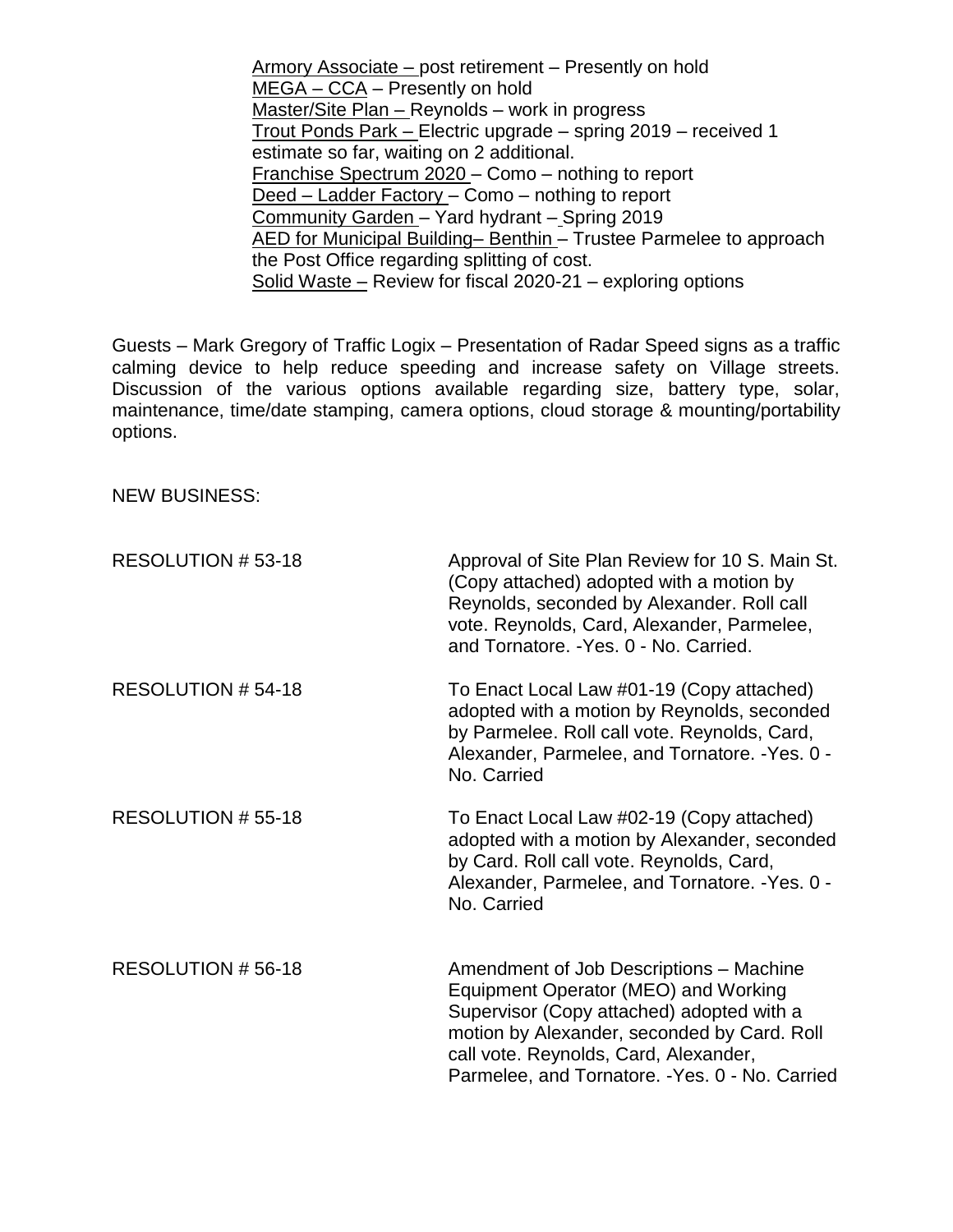| RESOLUTION #57-18  | Appointment of Election Inspectors for the<br><b>General Village Election (Copy attached)</b><br>adopted with a motion by Card, seconded by<br>Reynolds.<br>Roll call vote. Reynolds, Card, Alexander,<br>Parmelee and Tornatore. - Yes. 0 - No. Carried.                             |
|--------------------|---------------------------------------------------------------------------------------------------------------------------------------------------------------------------------------------------------------------------------------------------------------------------------------|
| RESOLUTION #58-18  | Adoption of the 2019-2020 Village Budget<br>(Copy attached) adopted with a motion by<br>Reynolds, seconded by Parmelee.<br>Roll call vote. Reynolds, Card, Alexander,<br>Parmelee and Tornatore. - Yes. 0 - No. Carried.                                                              |
| RESOLUTION # 59-18 | General Village Election to be held for the<br>purpose of electing One Trustee for a term of 3<br>years (Copy attached) adopted with a motion<br>by Reynolds, seconded by Alexander.<br>Roll call vote. Reynolds, Card, Alexander,<br>Parmelee and Tornatore. - Yes. 0 - No. Carried. |
| RESOLUTION # 60-18 | Approve payment to USDA for Reduction of<br>Bond Principal (Copy attached) adopted with a<br>motion by Reynolds, seconded by Card.<br>Roll call vote. Reynolds, Card, Alexander,<br>Parmelee and Tornatore. - Yes. 0 - No. Carried.                                                   |
| RESOLUTION #61-18  | Increase Budget for Floyd Hooker Foundation<br>Grant (Copy attached) adopted with a motion<br>by Alexander, seconded by Card.<br>Roll call vote. Reynolds, Card, Alexander,<br>Parmelee and Tornatore. - Yes. 0 - No. Carried.                                                        |
| RESOLUTION # 62-18 | Authorize Mayor to Sign agreement with Smart<br>Watt for LED lighting project (Copy attached)<br>adopted with a motion by Reynolds, seconded<br>by Card. Roll call vote. Reynolds, Card,<br>Alexander, Parmelee and Tornatore. - Yes. 0 -<br>No. Carried.                             |
| RESOLUTION # 63-18 | Appointment of Office Specialist I to fill<br>vacancy (Copy attached) adopted with a<br>motion by Reynolds, seconded by Card. Roll<br>call vote. Reynolds, Card, Alexander,<br>Parmelee and Tornatore. - Yes. 0 - No. Carried.                                                        |

## COMMITTEE REPORTS:

Code Enforcement – Foster/Reynolds – nothing to report Public Works - Foster/Card - nothing to report <u>Mayor</u> – Tornatore – nothing to report Personnel – Tornatore – nothing to report Planning - Reynolds- nothing to report